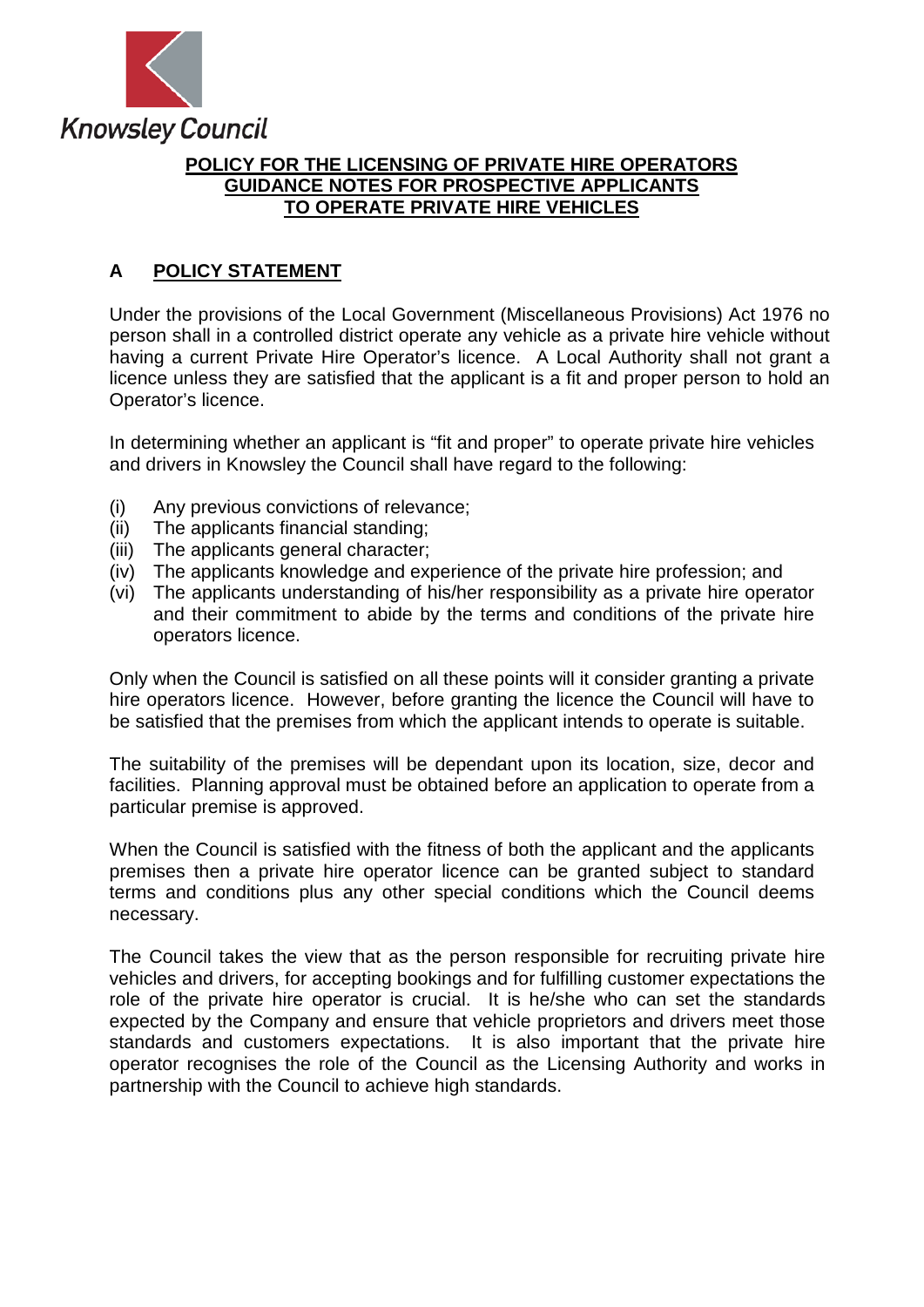The aim of the Council's policy is therefore to ensure that only persons who are honest, professional and committed to meeting the Councils high standards are licensed as private hire operators in Knowsley.

It is hoped that through this policy the Council, the private hire trade and ultimately the people of Knowsley will benefit from a high quality, professional private hire service.

# **B THE APPLICANT**

You (the applicant) must satisfy the Council that you are fit and proper to be granted a private hire operators licence. As mentioned in Part A above the Council will take account of certain factors. These are outlined in detail below.

## **(i) Previous Convictions**

In view of the significant responsibility held by private hire operators in terms of setting standards for their company, recruiting vehicles and drivers, and dealing with members of the public the Council believes that the operator must be a person of impeccable character and should be an example to all those whom he/she employs.

The Council therefore insists that applicants must at least fulfil the same requirements as applicants for private hire drivers licences in terms of being free from serious convictions.

Sections (a) to (i) below afford a general guide to applicants as to the relevance of convictions.

Each case will of course be considered on its merits and whilst the Council may exercise its discretion, the overriding consideration shall be the protection of the public.

#### (a) Minor Traffic Offences

Convictions for minor traffic offences will not prevent a person from being considered for a licence. Where an applicant has more than 9 penalty points for such convictions but has not been disqualified then the application may be granted subject to a warning. Where the applicant has received a disqualification from driving on account of such offences then they must normally show a period of 12 months free from conviction after the restoration of their licence before their application is considered.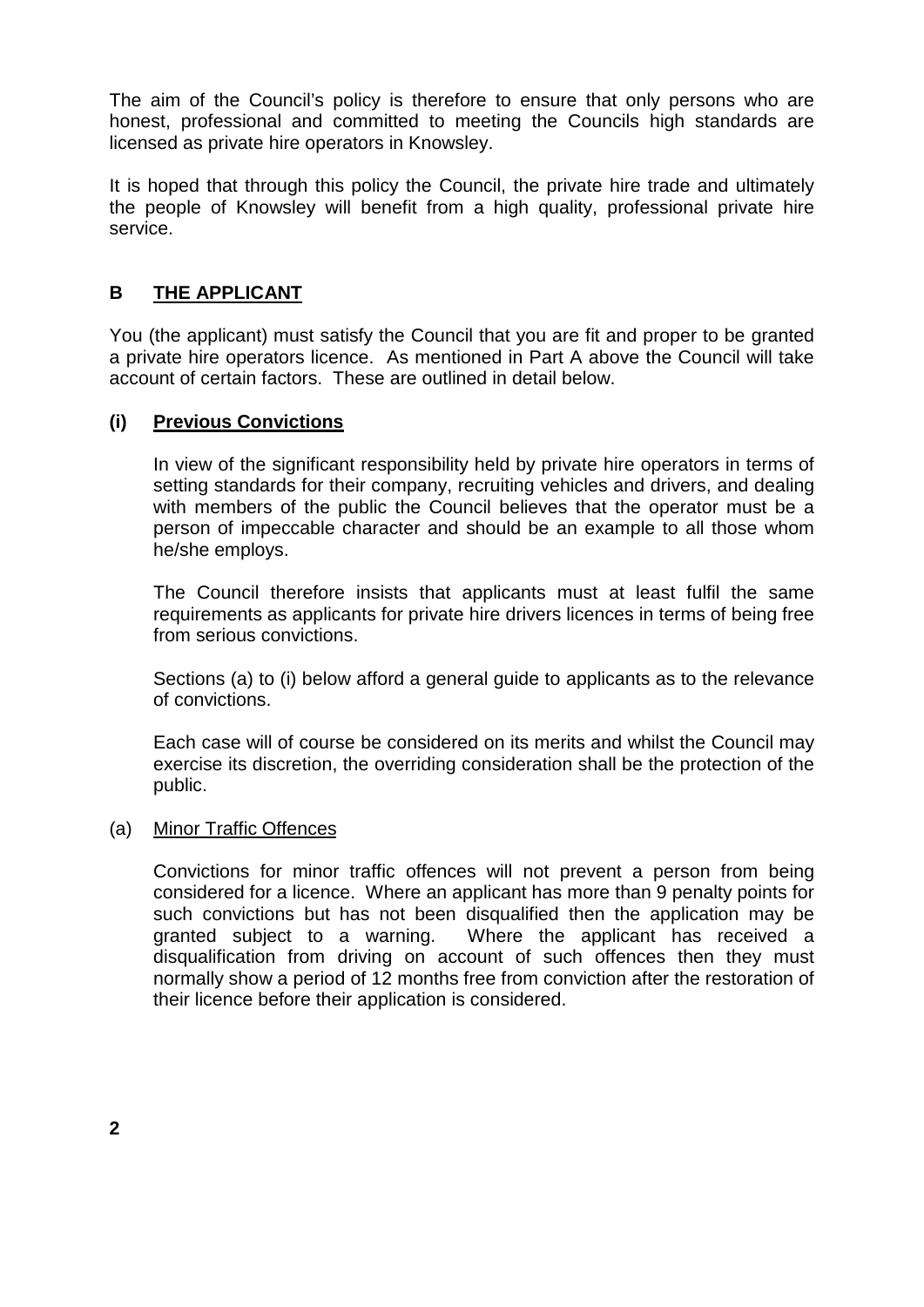## (b) Major Traffic Offences

Major traffic offences include those on the attached list of offences which have the following codes:

| <b>DR10</b> |                      | AC10             | <b>DD60</b> |
|-------------|----------------------|------------------|-------------|
| <b>DR20</b> |                      | AC <sub>20</sub> | <b>DD80</b> |
| <b>DR30</b> |                      | <b>BA10</b>      | <b>IN10</b> |
|             | DR40 See Section (c) | <b>BA30</b>      | <b>IN14</b> |
| DR50        | below                | CD40             | <b>UT10</b> |
| <b>DR60</b> |                      | CD50             | <b>UT20</b> |
| <b>DR70</b> |                      | CD <sub>60</sub> | <b>UT30</b> |
| <b>DR80</b> |                      | CD <sub>70</sub> | <b>UT40</b> |
| <b>DR90</b> |                      | <b>DD40</b>      | TT99        |
|             |                      |                  |             |

If an applicant has a live endorsement in respect of a major traffic offence but has not been disqualified then the application may be granted subject to a warning. More than one live endorsement for such offences would normally result in the application being refused. If the applicant has been disqualified for such offences then the application will normally be refused until at least three years after the restoration of their licence unless the conviction falls within the type of offence outlined or (c) below in which case a longer period may apply.

### (c) Alcohol/Drug Related Driving Offences

A person who has been disqualified from driving as a result of a driving offence whilst under the influence of alcohol/drugs must show at least three years free from convictions after the restoration of their driving licence before their application will be considered.

More than one "live" conviction of this type would require the applicant to show a period of at least five years free from convictions after the restoration of their driving licence before the application would be considered.

### (d) Drug Offences

An applicant with a conviction for a drug related (non-driving) offence should be required to show a period of at least five years free of convictions before an application is considered or five years from completion of any custodial sentence imposed, whichever is the later. If the conviction relates to the supply of prohibited drugs then it is unlikely that even after this period the application will be granted.

### (e) Indecency Offences

Applicants with convictions for indecent exposure, indecent assault, importuning or any sexual offence, will be refused a licence. In exceptional circumstances an application will be considered on its merits when the applicant can show a substantial period (of at least five years) free of such convictions from either the date of conviction or five years from completion of any custodial sentence imposed, which ever is the later. However it is extremely unlikely that applicants with such convictions will be granted a licence.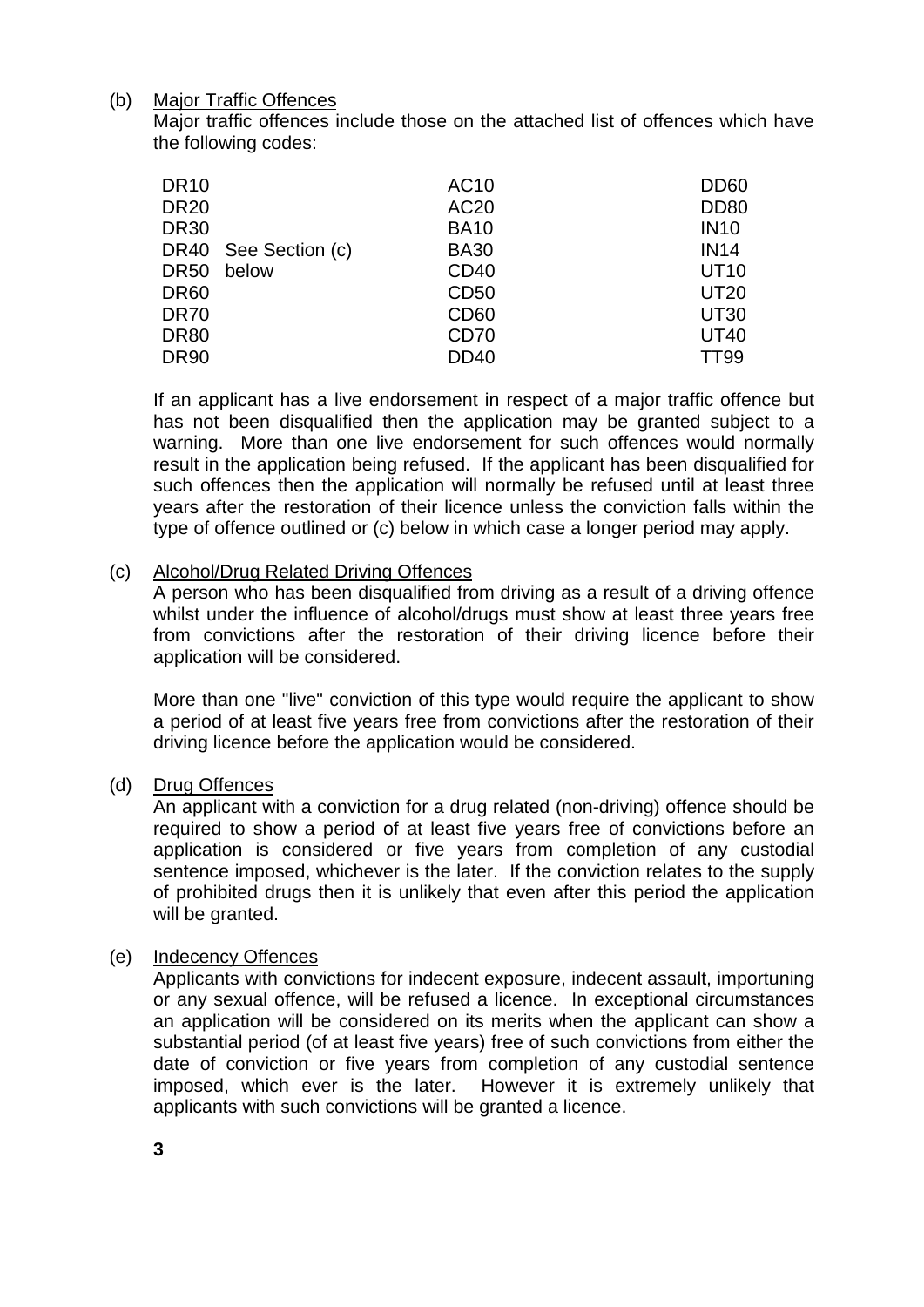### (f) Violence

Applicants with convictions for grievous bodily harm, wounding, serious assault, or possession of a dangerous weapon etc. will normally be refused a licence. An application may be granted if the applicant can show at least five years free of such convictions from either the date of conviction or five years from completion of any custodial sentence imposed, which ever is the later.

### (g) Dishonesty

Applicants with convictions for an offence involving dishonesty will normally be refused a licence. An application will be considered where the applicant can show at least 5 years free of such convictions from either the date of conviction or 5 years from completion of any custodial sentence imposed, which ever is the later.

#### (h) Public Order Offences

Applicants with convictions involving public order offences such as affray, fear or provocation of violence, criminal damage etc. will normally be refused a licence. An application will be considered where the applicant can show at least 3 years free of such convictions from either the date of conviction or 3 years from completion of any custodial sentence imposed, which ever is the later.

### (i) Private Hire/Hackney Carriage Offences

Any previous conviction which relates to an offence committed (in any licensed district) by the applicant while working as a Hackney Carriage or Private Hire Proprietor, Driver or Operator is regarded as extremely serious and the application is likely to be refused. An application will be answered where the applicant can show at least 3 years free from such convictions although if the applicant has more than one such conviction then a period of at least 5 years will apply.

This includes any offence against the Town Police Clauses Act 1847, the Local Government (Miscellaneous Provisions) Act 1976, or any breach of the conditions or byelaws made under the relevant legislation.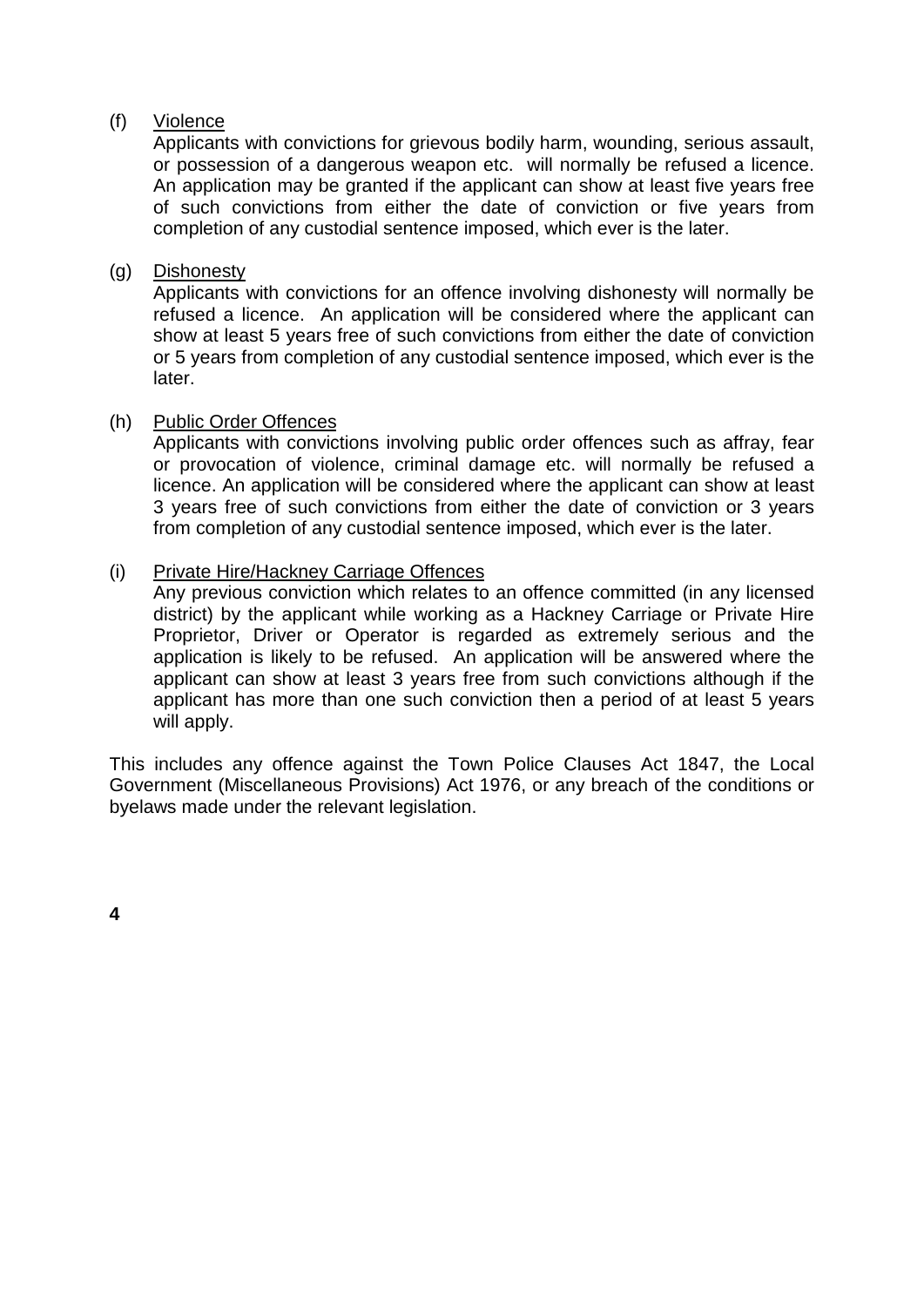# **Note**

All applicants are required to disclose **ANY** convictions/cautions, motoring or otherwise unless they are "Spent" under the provisions of the Rehabilitation of Offenders Act 1974. **THE WITHHOLDING OF INFORMATION OR SUBMISSION OF FALSE INFORMATION MAY LEAD TO PROSECUTION.** Whilst, you do not have to disclose spent convictions/cautions this does not mean that the Council are prohibited from taking any such convictions/cautions into consideration. The Council's Policy is in accordance with the case of Morton v City of Dundee District Council (1991) and Adamson v Waveny District Council (1997).

This means, that spent convictions will be taken into consideration when determining if an applicant is a "fit and proper" person if the Council believes that they are relevant and that justice cannot otherwise be done.

See Explanatory Notes on the Rehabilitation of Offenders Act attached.

### **(ii) Financial**

The applicant must demonstrate that he/she is solvent, of sound financial standing and free from any past financial irregularities. A reference will be required from the applicants bankers to this effect.

#### **(iii) General Character**

As the person ultimately responsible for delivering a service to the public the Operator is expected to be a person of integrity.

In particular the operator should be professional, amenable, decent and should display an even temperament at all times. Two character references will be required from persons of standing within the community and who have known the applicant for at least two years.

### **(iv) Experience/Knowledge**

It is desirable for applicants to have a working knowledge of the private hire trade preferably gained in Knowsley as either a proprietor, driver or operator. This will help ensure the applicant knows the Council's requirements (and can satisfy them) and should assist the Operator in establishing his/her business and in delivering the service required.

### **(v) Responsibilities/Commitment**

The applicant must be able to demonstrate that he/she fully appreciates the considerable responsibility entrusted to Operators and must show a firm commitment to complying with the terms and conditions of the Private Hire Operators licence and to delivering a quality service to customers.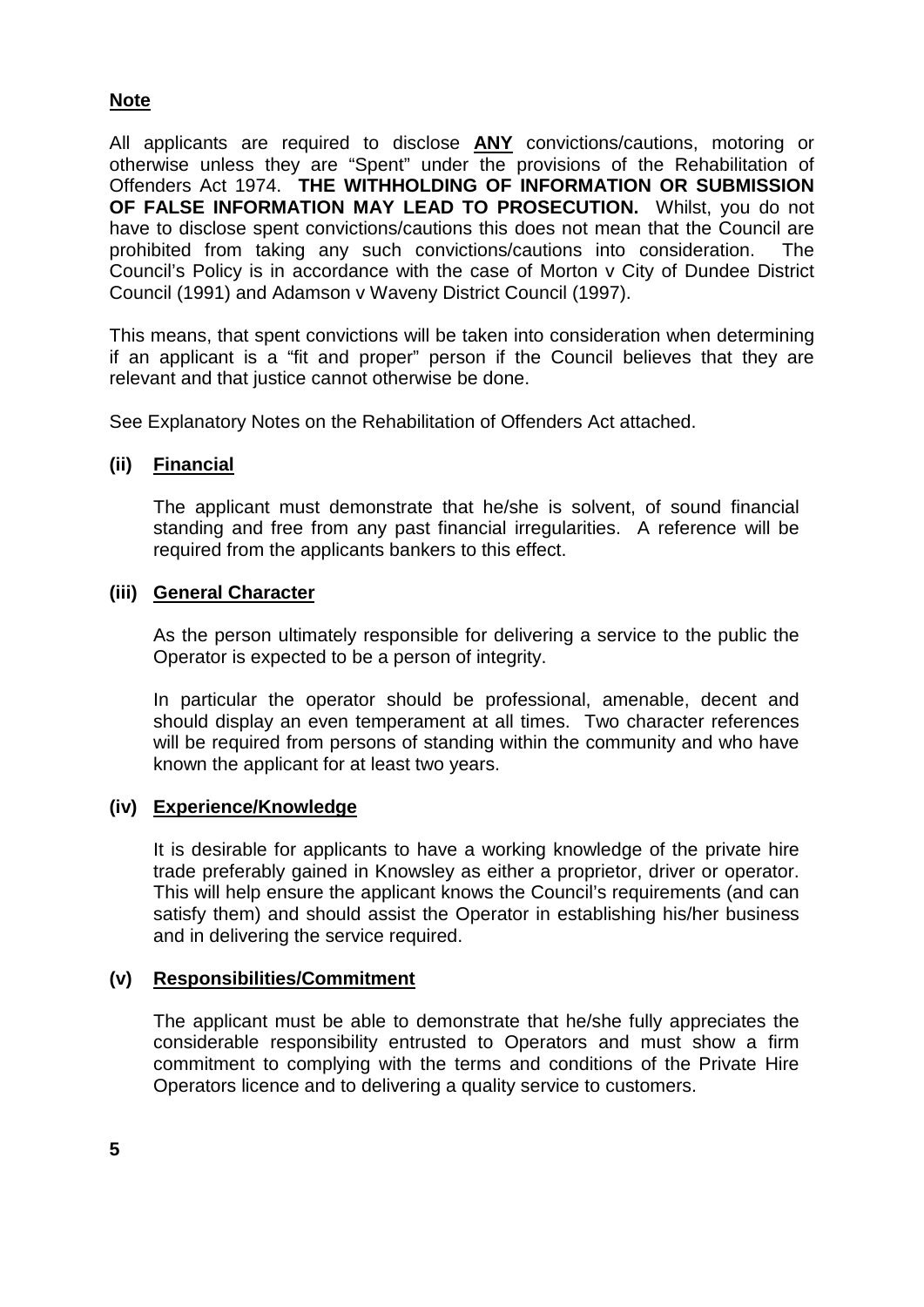# **Note**

The Council's Licensing Officers will meet with all applicants before a Private Hire Operator licence is granted to ensure that the applicant demonstrates the knowledge and commitment required.

# **C THE APPLICANT'S PREMISES**

The applicant's premises must be within the district of Knowsley.

Written planning permission for the premises to be used as a private hire booking office must be obtained from the Council's Planning Department prior to submitting an application for a private hire operator's licence. Where planning permission is deemed unnecessary then evidence of this must be confirmed in writing.

Once the appropriate planning approval has been obtained the application can be considered. However, before granting the Operator's licence officers will inspect the premises from which the applicant intends to operate to ensure that they are suitable for accommodating members of the public whilst they wait for a private hire vehicle and are properly furnished.

## **D OTHER INFORMATION REQUIRED**

In addition to information relating to the applicant and their premises the Council requires the following information:

#### (i) Name of the Company

The Council must be satisfied that the proposed name of the applicant's company is suitable and does not conflict with existing licensed operators.

#### (ii) Telephone Numbers

The applicant must submit details of every telephone number proposed to be used in connection with the Operator's business. If the Council believes that any of the numbers proposed conflict with those of existing operators and could therefore confuse members of the public then the applicant will be advised that those numbers cannot be used and must abide by this decision if the licence is to be granted.

#### (iii) Advertising

The applicant must not distribute any promotional advertising material in relation to his/her proposed operation until such time as an Operator's licence has been granted. Any such material must comply with the conditions of the Private Hire Operators licence.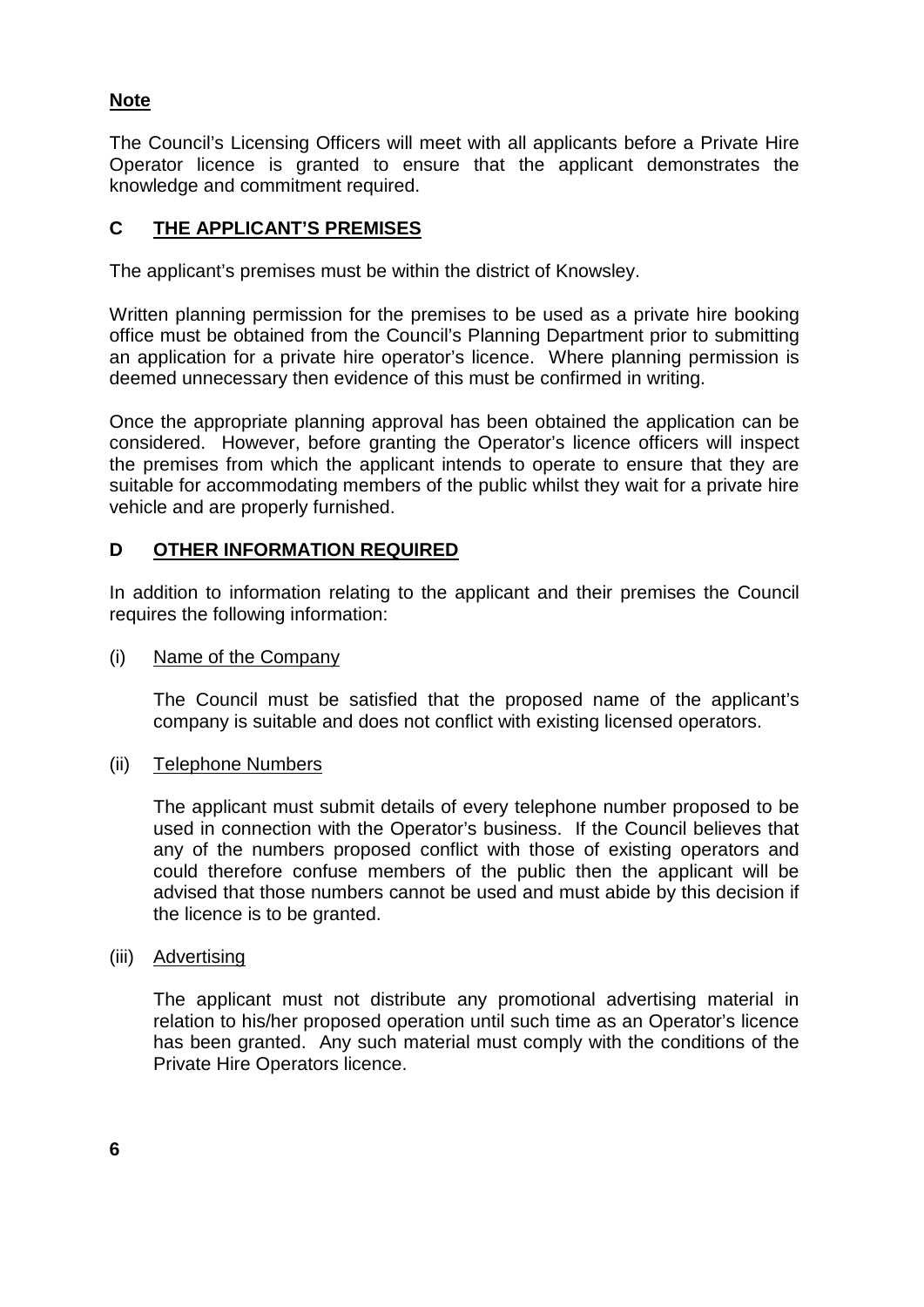# **E THE APPLICATION PROCEDURE**

Once a fully completed application form (including the fee of £560) has been received at the Licensing Office accompanied by references and evidence of planning approval for the premises to be used then consultations will be carried out with the following:

Merseyside Police; Planning Department; Environmental Health; and Ward Members.

Following completion of these consultations and on receipt of all the information required from the applicant any inspections or meetings which are necessary will take place between the applicant and Licensing Officers.

If no objections are received during the consultation process and the application satisfies the Councils policy then a report will be prepared for the Head of Licensing to consider the application.

If objections are received during the consultation process or the application does not meet the Councils policy a report will then be presented to a Licensing Sub-Committee for Members to determine the application. The applicant will be invited to attend that meeting and make representations in support of his/her application.

If the application is refused then the applicant has a right of Appeal to the Magistrates Court within 21 days from the date of refusal.

Successful applicants will have their licence granted at the Licensing Office subject to the standard terms and conditions plus any additional conditions deemed necessary.

# **F TERMS AND CONDITIONS OF LICENCE**

As outlined above the applicant will be expected to demonstrate an understanding of the standard terms and conditions which apply to operators licences prior to a licence being issued. Furthermore, the applicant must give an undertaking to comply with these terms and conditions once the operators licence has been granted.

All Private Hire Operators licences granted by the Council are subject to the standard terms and conditions attached. These must be complied with at all times and failure to do so may result in the Operators licence being suspended, revoked or on a renewal application being refused.

In addition to the standard terms and conditions the Council may also impose specific conditions which it feels are necessary. These could relate personally to the Operator or to the Operator's premises. As with the standard conditions the Operator is expected to comply with them at all times.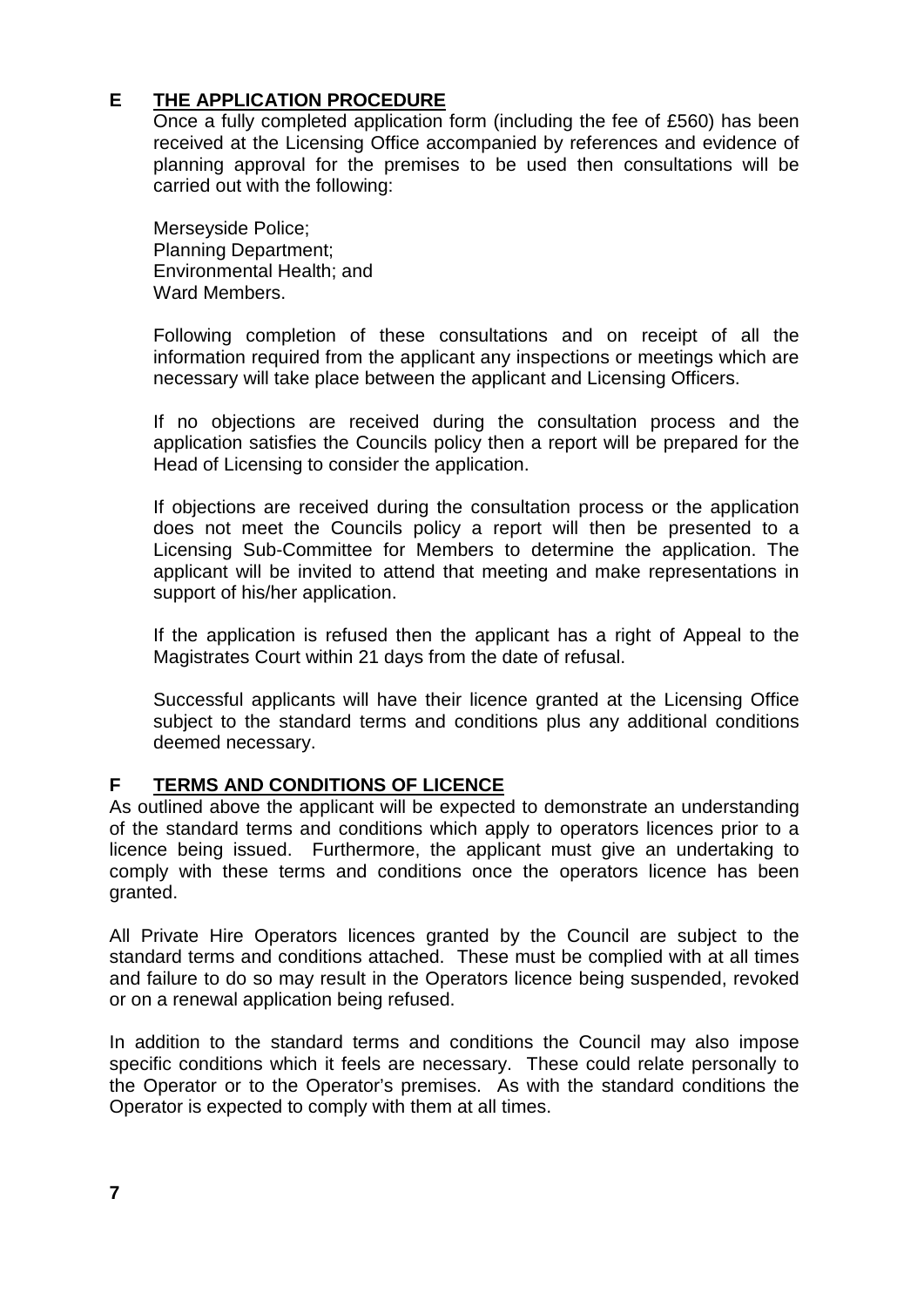## **G MISCELLANEOUS**

#### (i) Licence Renewals

The Operator's licence must be renewed on an annual basis. Prior to the existing licence expiring an application together with the appropriate licence fee must be submitted to the Licensing Office. Renewal applications can be made at any time during the last month of the life of the licence, the new licence issued being valid for 12 months from the expiry of the old licence.

Providing there are no objections or problems with the application and the Operator's conduct over the previous year has been acceptable then the licence will normally be renewed by Licensing Staff. If there are problems with the application then it will be referred to the Licensing Committee for consideration.

#### (ii) Change of Ownership

Where there is a change in the ownership or controlling interest of the company, notification must be made to the Council at least 7 days in advance of the proposed change. The new owner or responsible person is required to submit an application for an operators licence (whether or not the operating name remains the same).

The application will be determined in accordance with this Policy and subject to Licensing Committee approval, a licence will be granted in the name of the new owner/responsible person.

#### (iii) Change of Premises/Additional Premises

Should a licensed private hire Operator wish to either change or add premises then planning permission for the new premises must be obtained. Notification of such a change must be made to the Council, in writing, at least 21 days in advance of the change.

Upon receipt of such notification, consultations will take place with Merseyside Police, Planning, Environmental Health and the Ward Councillors. On completion of those consultations and providing no objections are received the Borough Solicitor and Secretary will determine the matter. If objections are received then the matter will be referred to a Licensing Sub Committee for determination. Subject to approval being granted, the address of the new premises will be noted and the current licence amended accordingly.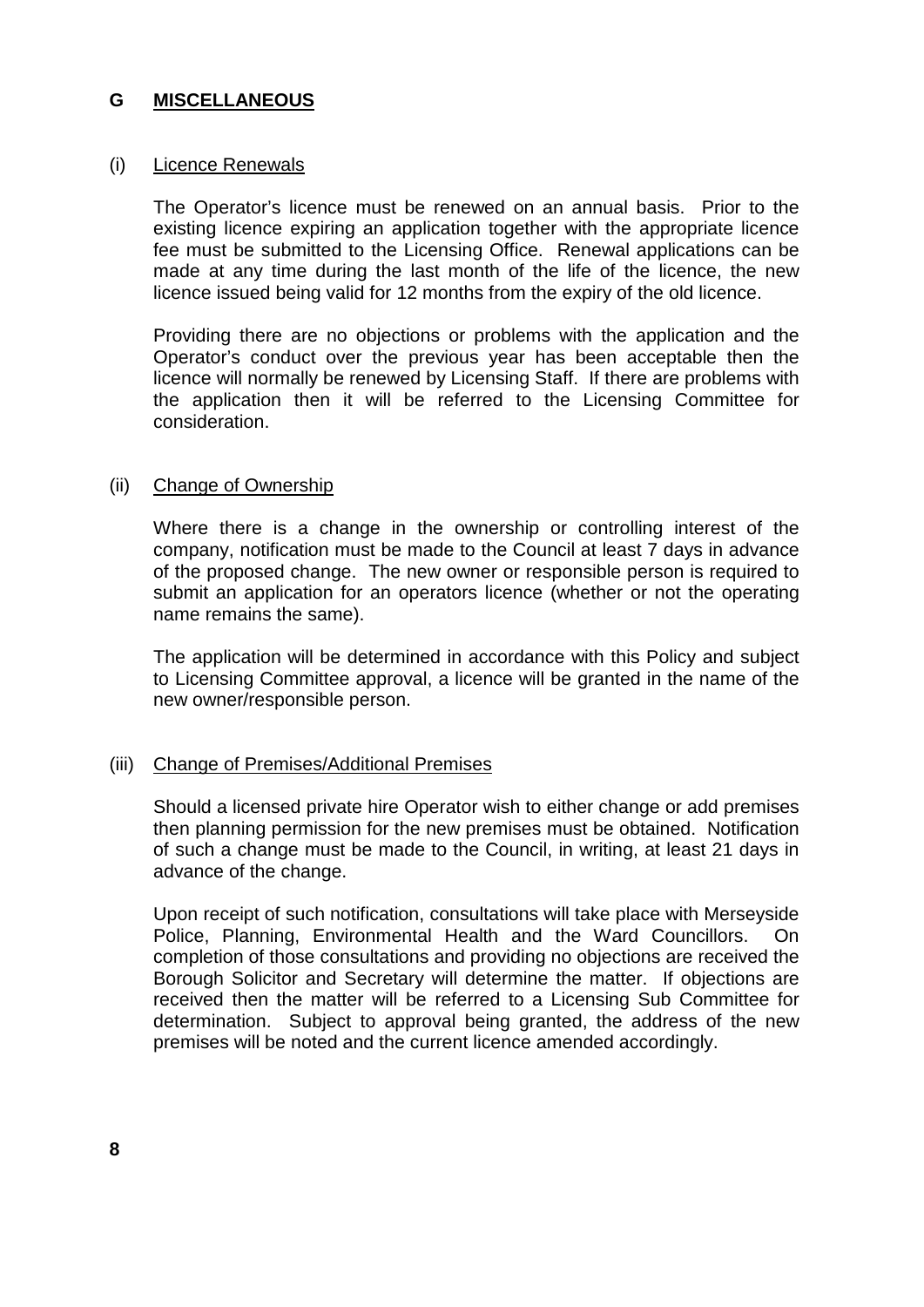### (iv) Change of Name/Telephone Numbers

The Operator shall apply in writing to the Council if he/she wishes to change or add to the name of his/her Company or the telephone numbers in use by the Company. This must be done at least 7 days in advance of any such change.

Any new names or telephone numbers must not be used until the Council has granted written approval to the Operator to do so.

# **H ENQUIRIES**

Should you have any queries regarding the Council's Policy for Licensing Private Hire Operator's or your application please contact the Licensing Service on (0151)-443 2300 or call at the Licensing Office, Huyton One Stop Shop, Archway Road, Huyton, Knowsley, L36 9YU between the hours of 9 am – 4 pm Monday to Friday. Email licensing@knowsley.gov.uk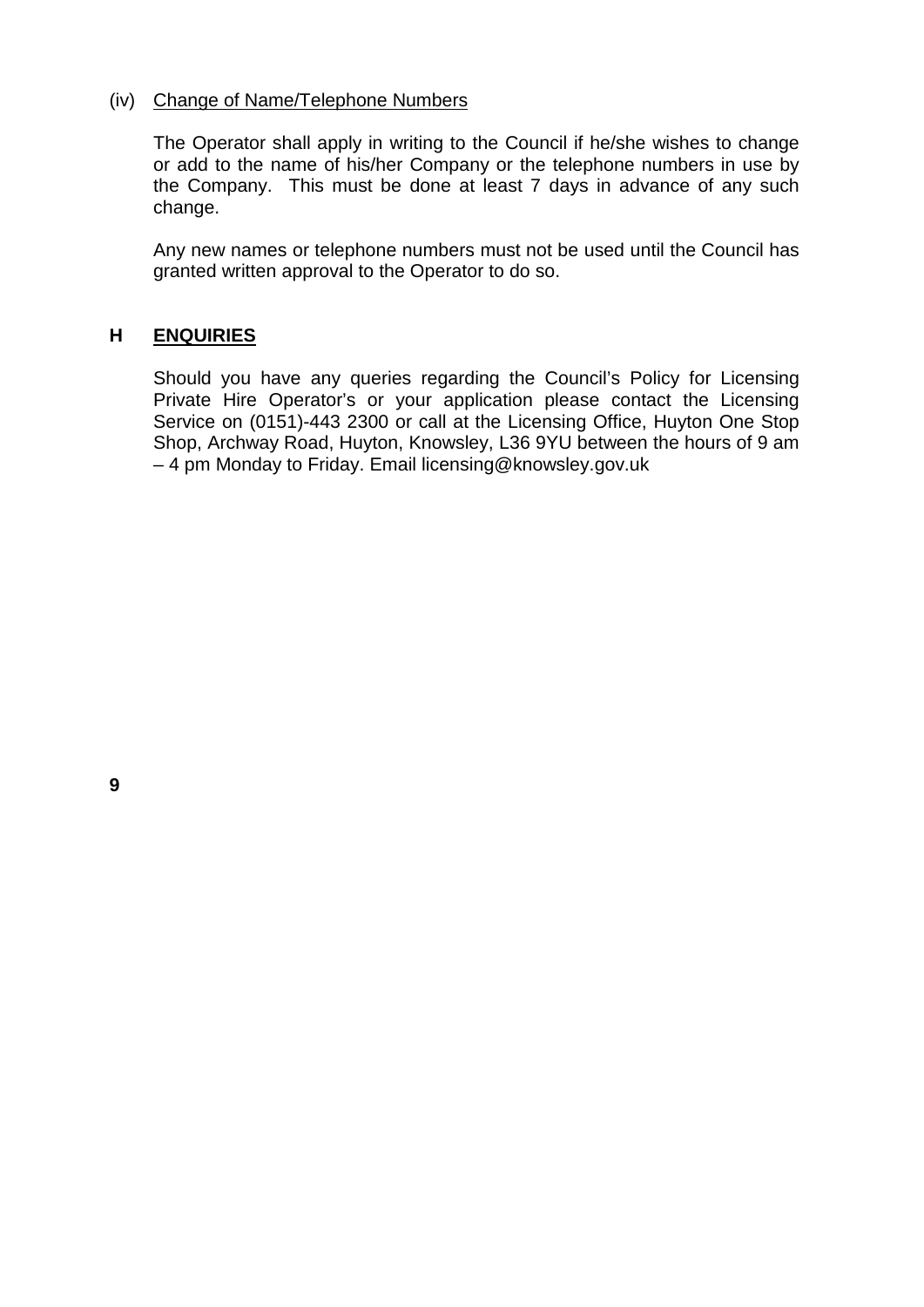# **THE REHABILITATION OF OFFENDERS ACT 1974**

The Rehabilitation of Offenders Act, 1974, has the effect of removing from a convicted persons criminal record, certain offences after a stipulated period of time has passed. After the appropriate rehabilitation period, a rehabilitated person is treated for all purposes in law as a person who has not committed or been convicted of such offence.

The provisions of the Act **DO NOT APPLY** to:

- (a) a sentence of imprisonment for life;
- (b) a sentence of imprisonment, Youth Custody or corrective training for a term exceeding thirty months;
- (c) a sentence of preventative detention; and
- (d) a sentence of detention during Her Majesty's pleasure or for life, or for a term exceeding thirty months passed under Section 53 of the Children and Young Persons Act, 1933 (young offenders convicted of grave crimes).

For other offences the appropriate rehabilitation periods are as follows:-

# **TABLE A**

Rehabilitation periods subject to reduction by half for persons under 17

# **NOTE: A SENTENCE OF IMPRISONMENT**/**YOUTH CUSTODY INCLUDES A SENTENCE WHICH HAS BEEN SUSPENDED**

| <b>SENTENCE</b>                                                                                                                                                                    | <b>REHABILITATION</b><br><b>PERIOD</b> |
|------------------------------------------------------------------------------------------------------------------------------------------------------------------------------------|----------------------------------------|
| A sentence of imprisonment or Youth Custody or<br>corrective training for a term exceeding six months but<br>not exceeding thirty months.                                          | <b>Ten Years</b>                       |
| A sentence of cashiering, discharge with ignominy or<br>dismissal with disgrace from Her Majesty's service.                                                                        | <b>Ten Years</b>                       |
| A sentence of imprisonment or Youth Custody for a<br>term not exceeding six months.                                                                                                | Seven Years                            |
| A sentence of dismissal from Her Majesty's service.                                                                                                                                | <b>Seven Years</b>                     |
| A sentence of detention in respect of a conviction in<br>service disciplinary proceedings.                                                                                         | <b>Five Years</b>                      |
| A fine or any other sentence subject to rehabilitation<br>under this Act, not being a sentence to which Table B<br>overleaf or any of sub-sections (3) to (8) overleaf<br>applies. | <b>Five Years</b>                      |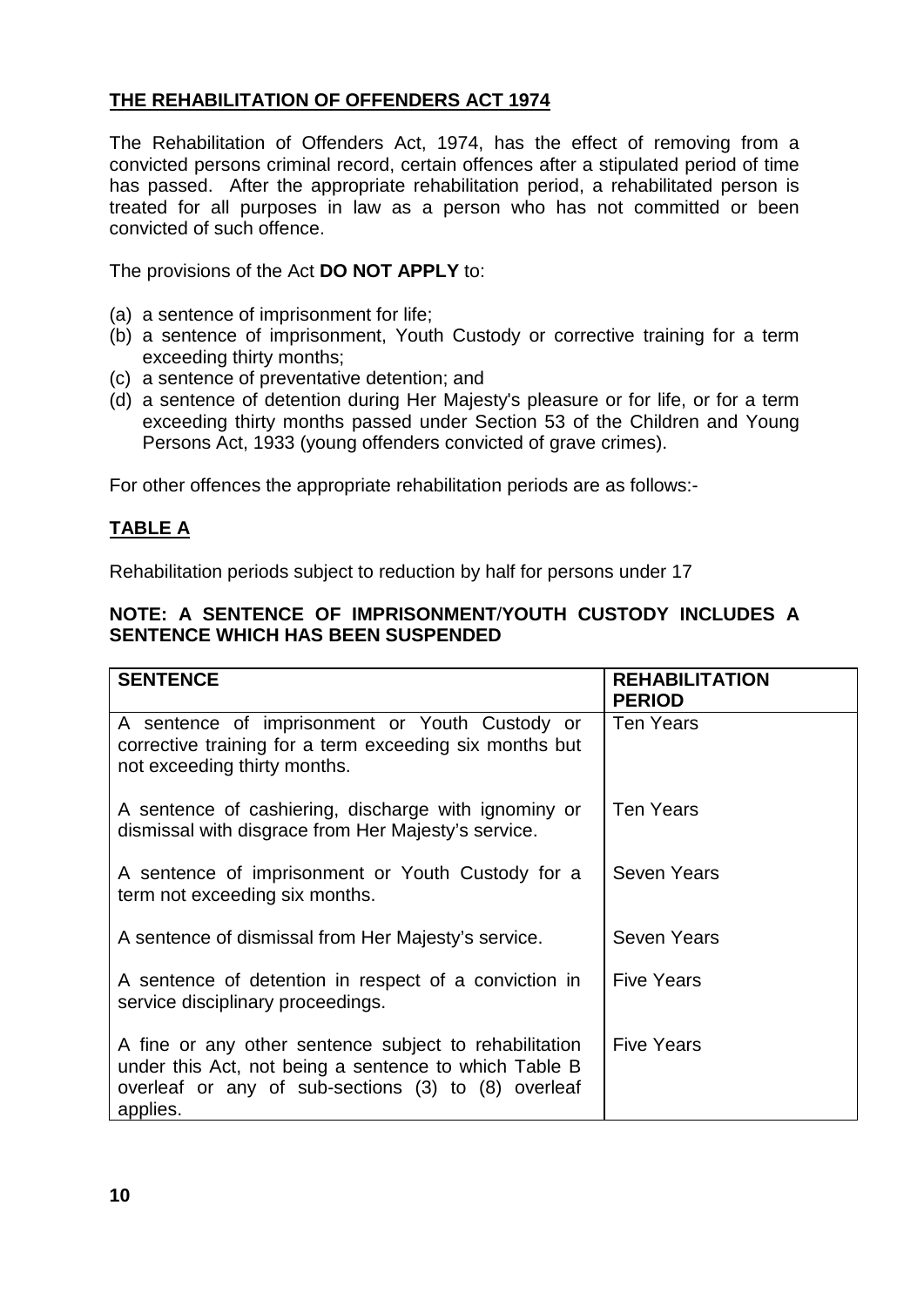# **TABLE B**

Rehabilitation periods for certain sentences confined to young offenders.

| <b>SENTENCE</b>                                                                                                                                                                                                                                | <b>REHABILITATION</b><br><b>PERIOD</b> |
|------------------------------------------------------------------------------------------------------------------------------------------------------------------------------------------------------------------------------------------------|----------------------------------------|
| A sentence of Borstal training.                                                                                                                                                                                                                | <b>Seven Years</b>                     |
| A custodial order under Schedule 5A to the Army Act<br>1955 or the Air Force Act 1955, or under Schedule 4A<br>to the Naval Discipline Act 1957, where the maximum<br>period of detention specified in the order is more than<br>six months.   | <b>Seven Years</b>                     |
| A custodial order under section 71AA of the Army Act<br>1955 or the Air Force Act 1955, or under section 43AA<br>of the Naval Discipline Act 1957, where the maximum<br>period of detention specified in the order is more than<br>six months. | <b>Seven Years</b>                     |
| A sentence of detention for a term exceeding six<br>months but not exceeding thirty months passed under<br>section 53 of the said Act of 1933 or under section 206<br>of the Criminal Procedure (Scotland) Act 1975.                           | <b>Five Years</b>                      |
| A sentence of detention for a term not exceeding six<br>months passed under either of those provisions.                                                                                                                                        | <b>Three Years</b>                     |
| An order for detention in a detention centre made under<br>section 4 of the Criminal Justice Act 1982, section 4 of<br>the Criminal Justice Act 1961.                                                                                          | <b>Three Years</b>                     |
| A custodial order under any of the Schedules to the said<br>Acts of 1955 and 1957 mentioned above, where the<br>maximum period of detention specified in the order is<br>six months or less                                                    | <b>Three Years</b>                     |
| A custodial order under section 71AA of the said Acts of<br>1955, or section 43AA of the said Act of 1957, where<br>the maximum period of detention specified in the order<br>is six months or less                                            | <b>Three Years</b>                     |

The rehabilitation period applicable -

- (a) to an order discharging a person absolutely for an offence; and
- (b) to the discharge by a children's hearing under Section 43(2) of the Social Work (Scotland) Act, 1968, of the referral of a child's case; shall be six months from the date of conviction.